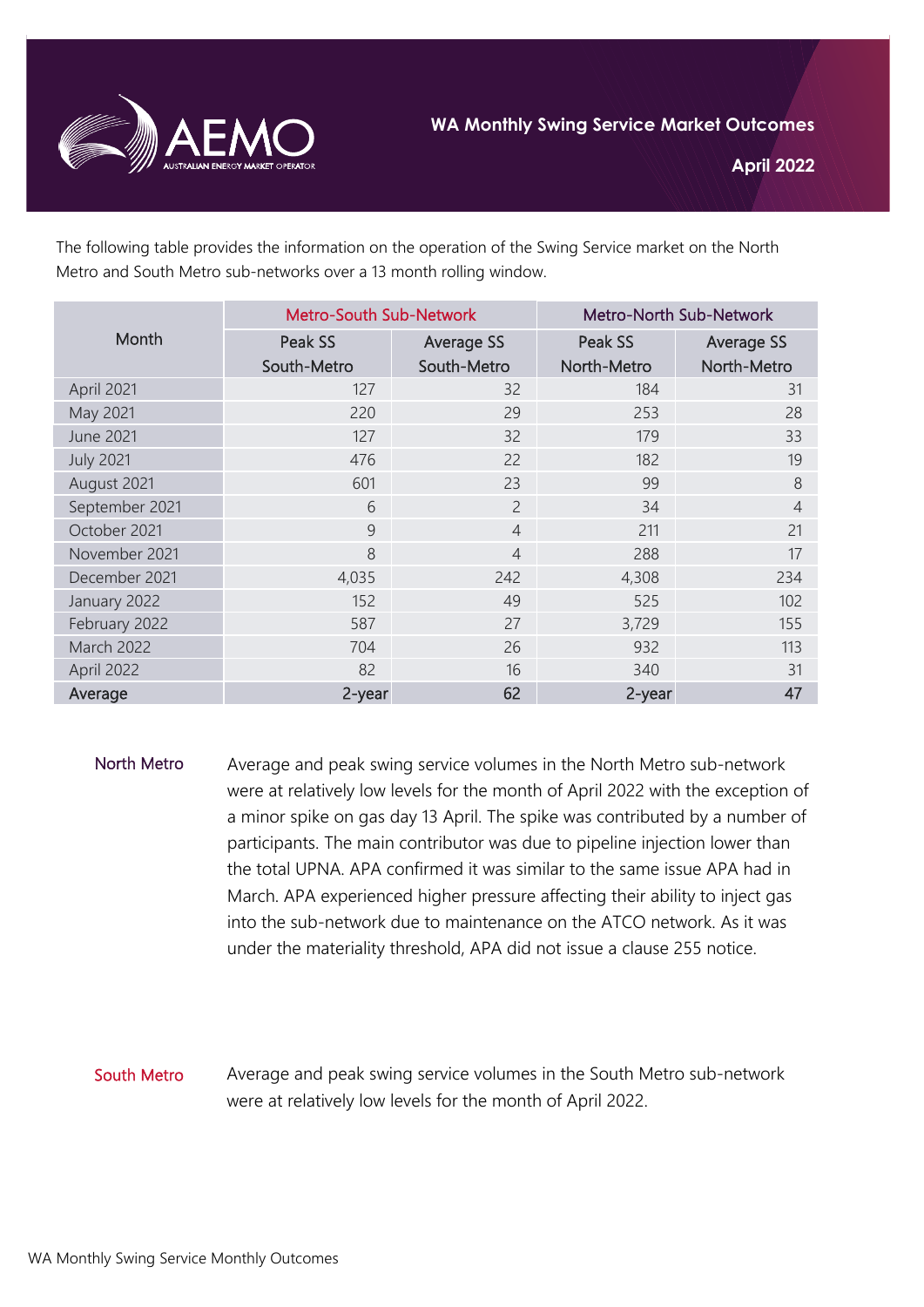

**April-2022**